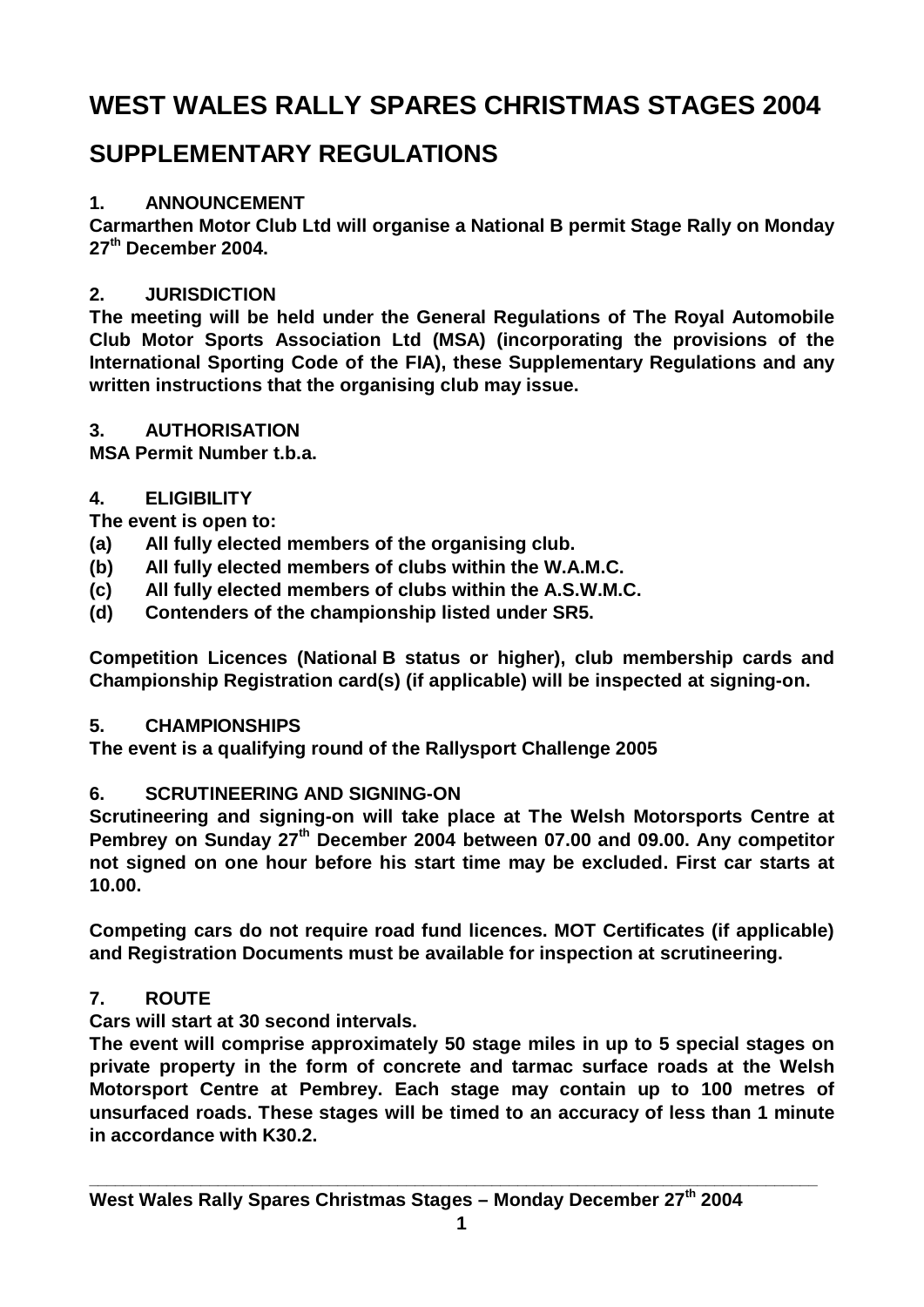**The event will start and finish at the Welsh Motorsport Centre at Pembrey (159/396 033).**

### **8. CLASSES**

**The event will consist of 6 classes as follows:**

- **Class 1 Cars up to 1400 cc.**
- **Class 2 Cars 1401 to 1600 cc.**
- **Class 3 Cars 1601 to 2000 cc with normally aspirated 4 cylinder 8 valve engines and 2 wheel drive.**
- **Class 4 Cars 1601 to 2000 cc not complying with class 3.**
- **Class 5 Cars 2001 cc and over.**
- **Class 6 Road rally cars as defined in the rules of the 2004 Welsh Clubman Tarmacadam Championship.**

**All forced induction engined cars, will be subject to an equivalency factor of 1.7 times the cubic capacity of the engine in determining the capacity class of the car concerned.**

### **9. TROPHY RALLY**

**A trophy class will run over stages 4 and 5, and will be open to any competitor who retires on stages 1 to 3, subject to the car being re-scrutineered and permission being granted by the Clerk of the Course. There will be no awards given in this class as it is intended purely to give those who retire early in the event to have an opportunity to give their car a run.**

| 10.<br><b>AWARDS</b>                 |                                     |  |  |
|--------------------------------------|-------------------------------------|--|--|
| Awards will be presented as follows: |                                     |  |  |
| 1st overall                          | Awards for driver and co-<br>driver |  |  |
| 1st in each class                    | Awards for driver and co-<br>driver |  |  |
| 2nd in each class                    | Awards for driver and co-<br>driver |  |  |
| 3rd in each class                    | Awards for driver and co-<br>driver |  |  |
| Best all ladies or mixed crew        | Awards for driver and co-<br>driver |  |  |

**No crew may win more than one of the above awards.**

### **11. ENTRIES**

**The entry list opens on publication of these regulations and closes on Friday 17th December 2004. The entry fee is £170.00. All entries must be made on the official entry form and accompanied by the appropriate fee. Entry places may not be reserved by telephone.**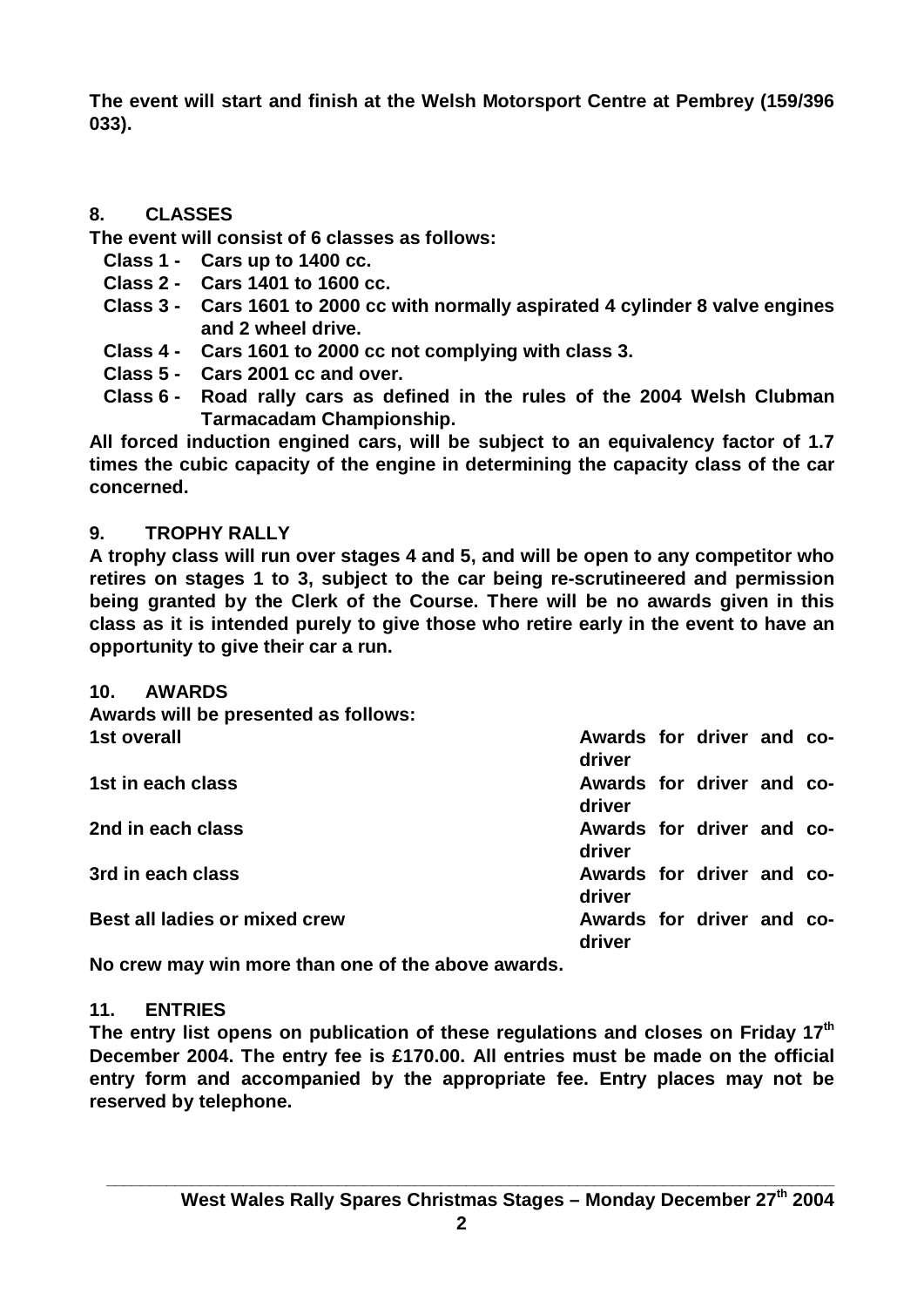**The Entries Secretary of the Meeting to whom all entries must be sent is Ryland James, Cartref, Bethlehem Road, Pwll Trap, St Clears, Carmarthenshire, SA33 4AN (Tel & Fax: 01994 230966 or E-mail** *[Rylandjms@aol.com](mailto:Rylandjms@aol.com)***). Please restrict any telephone calls to between 1800 and 2100.**

**The maximum entry for the meeting is 75 plus 10 reserves. The minimum is 40. The minimum for each class is 3. Should any of the above minimum figures not be reached, the organisers have the right to either cancel the meeting or amalgamate classes as necessary.**

**Entries will be selected on receipt.**

**Entries cancelled in writing before the closing date for entries will be entitled to a full refund less £20. Entries cancelled after the closing date will not be refunded unless the vacant place is filled by a reserve. The above procedure will also apply to reserves who will be notified as soon as possible of vacant places.**

**Final instructions and entry list will be posted to the crew member indicated on the entry form in the week prior to the event and will carry the same force as these regulations.**

**12. OFFICIALS**

**MSA Steward: T.B.A. Club Stewards: Ian Howells and Mike Kennett Clerks of the Course: Mike Griffiths Tel: 01554 754421(H) and Chris Long Tel: 01792 425416 Assistant Clerks of the Course: Jonathan Butler-Jenkins Secretary of the Meeting: John Butler-Jenkins, 3 Porth-y-Plas, Llanstephan Road, Carmarthen, SA31 3PW. Tel:01267 232601(H) Entries Secretary: Ryland James Tel: 01994 230966 (H) Chief Marshals: Clive Morris and Euros Thomas MSA Scrutineers: Keith Morgan MSA Timekeeper: Gethin Rees Chief Medical Officer: Dr A. Stevenson Judges of Fact: To be displayed on official notice board Vehicle eligibility: Keith Morgan Environmental scrutineer: Andrew Blackburn Radio Co-ordinator & Safety Officer: Alan Stoneman Results Service: Amserwyr Modur Cymru**

# **13. RESULTS**

**Provisional results will be published at the Welsh Motorsport Centre, Pembrey in accordance with B13.1(b) and any protest or appeal must be lodged in accordance with O5 and O6.**

### **14. DOCUMENTATION**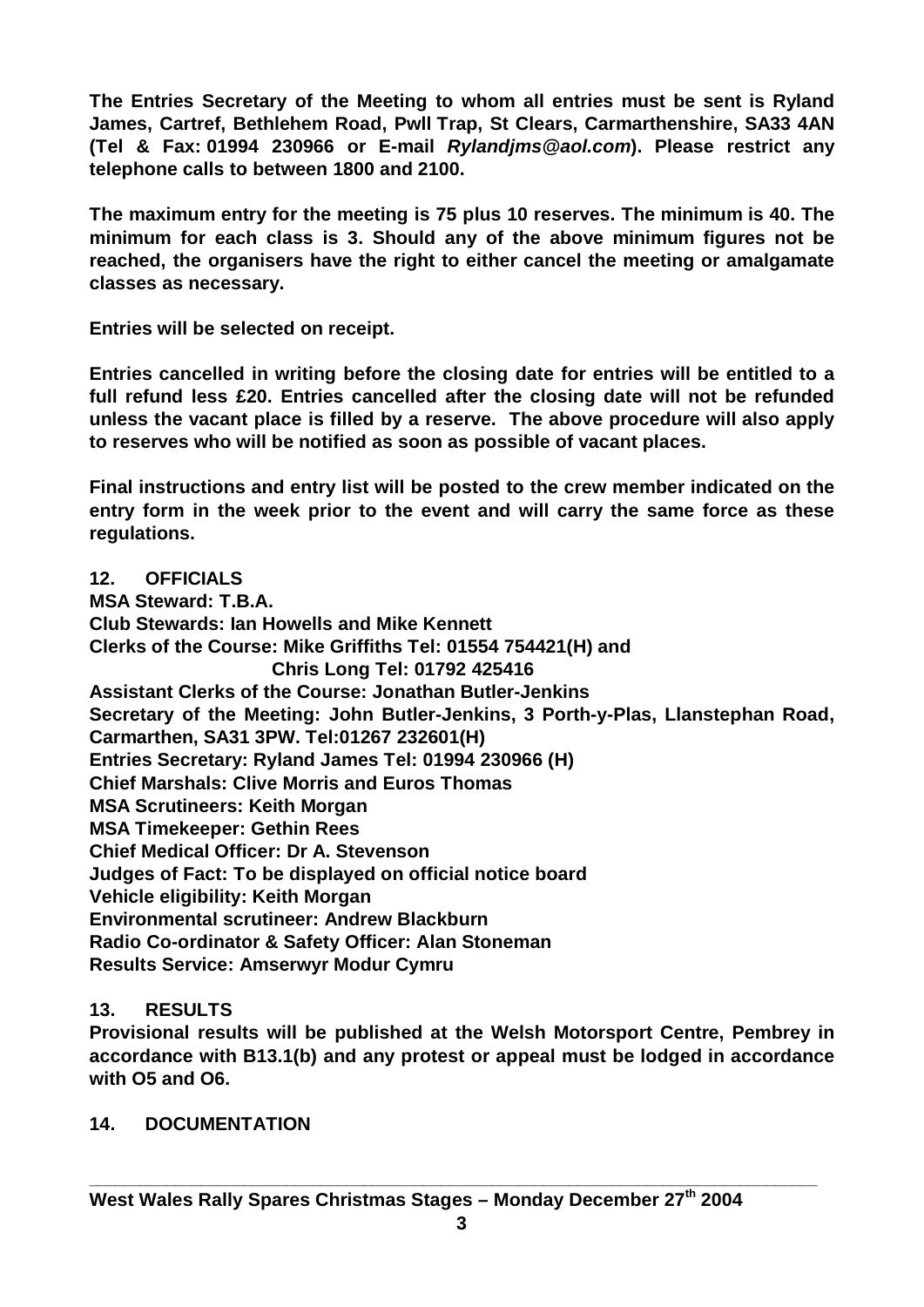**Entrants will be supplied with a Route diagrams and time cards at signing on. These documents will provide all the necessary information to enable competitors to comply with K32.**

**Competitors may be required to make up lateness at rest halts (K30.6)**

# **15. SERVICING**

**Servicing is defined as work being carried out on the car by any person other than the competing crew, or the use of any parts or tools not carried in the competing car. There will be one service area where work may be carried out by the Service Crew of the competing car.**

**Crews may work unassisted on their own cars as described in K34.1.3.**

# **16. IDENTIFICATION**

**Competitors will be identified by 9" high black numbers on a white background on both sides of the vehicle (not supplied). Competitors will be responsible for maintaining these identifications in a legible condition during the event and their removal after the event or upon retirement. Competitors will also identified by high visibility numbers supplied by the organisers to be fixed on both rear side windows.**

# **17. CONTROLS AND TIMING**

**The event will be run using Target Timing (K30).**

**The rally will be divided into Road Sections and Special Stages.**

**All controls other than Passage Controls (PCs) and Route Checks will be Time Controls (TCs). Each road section will be allotted a Target Time based on approximately 28 mph average or less and a competitor can calculate his Due Time of arrival at any TC by adding his Target Time to his actual time of departure from the preceding TC. On any Road Section following a Special Stage three or four minutes extra will be allowed over the set average speed to account for any delays at the Special Stage Finish.**

**All Special Stages will have a Bogey Time set at 75 mph and a Target Time set at approximately 30 mph. Competitors will receive penalties as follows:-**

- **(i) Under Bogey Bogey Time**
- **(ii) Over Bogey under Target Actual Time Taken**
- **(iii) Over Target Target Time(No extra time penalties)**

**However, excess lateness taken over Target on Road Sections and Special Stages is cumulative and once lost cannot be regained.**

**When accumulated lateness between any two adjacent Main Controls exceeds the permitted maximum of 5 minutes a competitor will be excluded.**

**Should any recorded time not be legible or not appear authentic the organisers may use any means at their disposal to establish a time.**

**The following titles shall describe the various types of Time Controls: (See K28 for description of signs).**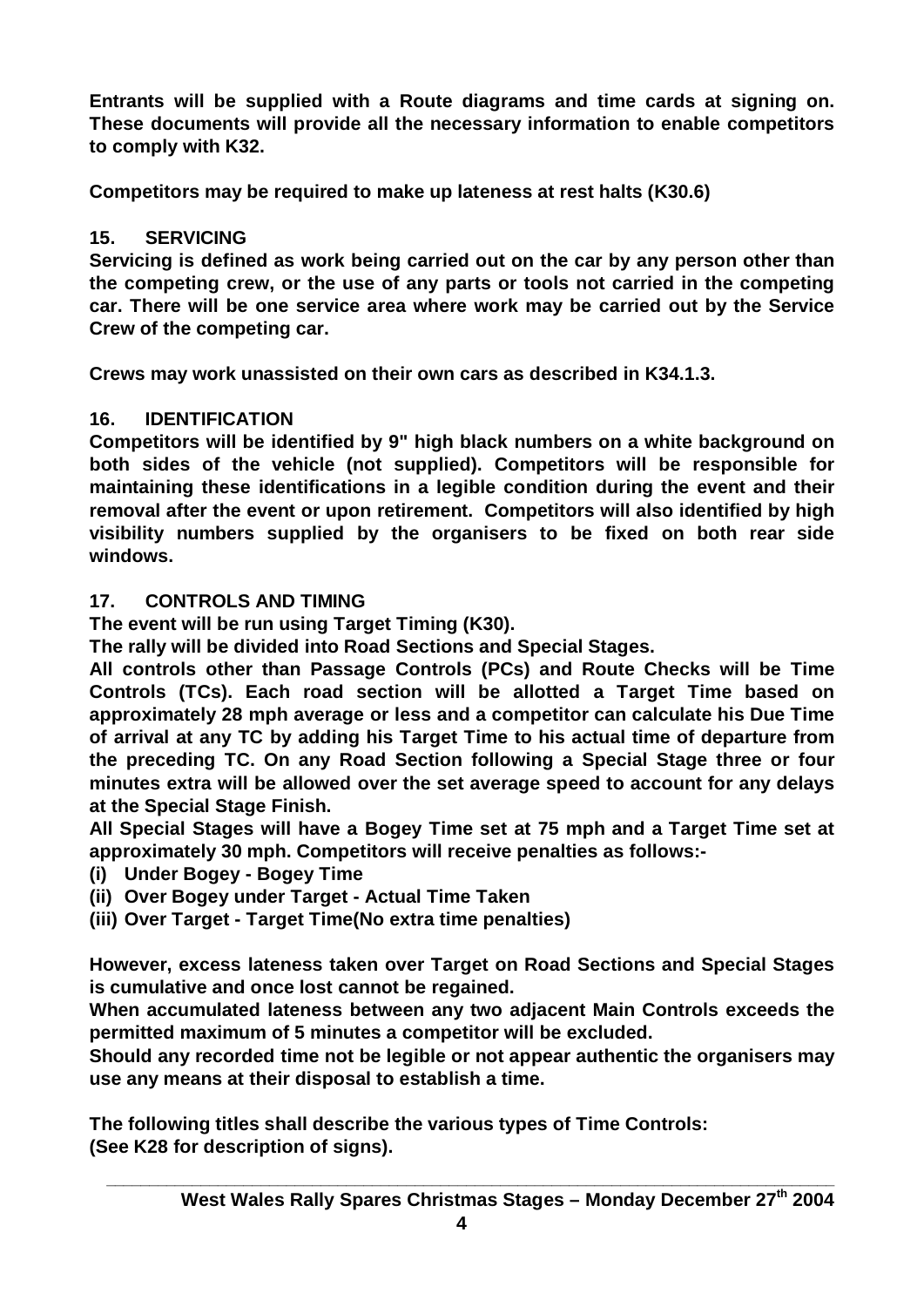- **(a) Main Controls (MC Signs 1 and 2)**
- **(i) Main controls will be situated at the Start and Finish of the Rally, immediately before and after any Rest Halt/Service Area, or at any other specified point.**
- **(ii) At an MC after a rest halt Competitors will restart at 30 second intervals in order of their arrival at the MC immediately preceding that halt.**
- **(iii) Each competitor will be given a due starting time from any MC and the difference between this time and his actual starting time will be counted towards exclusion for overall lateness. Also a time penalty will be applied.**
- **(iv) Competitors not excluded by reason of having accumulated more than the maximum allowed lateness will restart (subject to 16(a)(iii) above) from any MC with zero lateness, i.e. lateness is only accumulated between two adjacent MC's.**
- **(b) Special Stage Arrival Controls (SSA Signs 1 and 2)**

 **On arrival at SSA a competitor will receive an arrival time only when he is ready to start the stage (helmets on etc.). A competitor who is early may wait for his Due Time subject to K29.3. A provisional start time for the stage will be allocated in accordance with K30.4(k). He must then proceed immediately to the Start Line.**

**(c) Special Stage Start Control (SSS - Sign 3)**

**At the SSS a Competitor will be given a start time for the Stage in hours, minutes and seconds and will normally coincide with the provisional time allocated at the arrival control. Once a competitor has clocked in at an SSA the competitor must be ready to start the stage except as laid down in K30.4(k). Notwithstanding regulation K25.12, the starting procedure for special stages shall be replaced by traffic lights in accordance with the following procedures and sequence. The The 30 second warning will not be given. With 15 seconds to go the Red light comes on. With 10 seconds to go the Red light stays on and the five Amber lights come on. With 5 seconds to go the Red light goes out. From 5 seconds to zero the Amber lights count down the last 5 seconds. At zero seconds the Green light comes on to signal go. The green light remains on for 5 seconds**

 **As each section is timed separately the time taken from SSA to SSS is Dead Time and delays are automatically allowed for. The control area between Sign 1 at the SSA and Sign 3 at the SSS will be parc ferme**

**(d) Special Stage Finish Control (SSF - Signs 4, 5 and 7)**

 **At the SSF a competitor will receive his finish time in hours, minutes and seconds. This time in hours and minutes will be his start time for the following Road Section. Any competitor who fails to stop at the STOP Line must not, under pain of exclusion, reverse to the stop line, but must return on foot.**

**(e) Passage Control (PC)**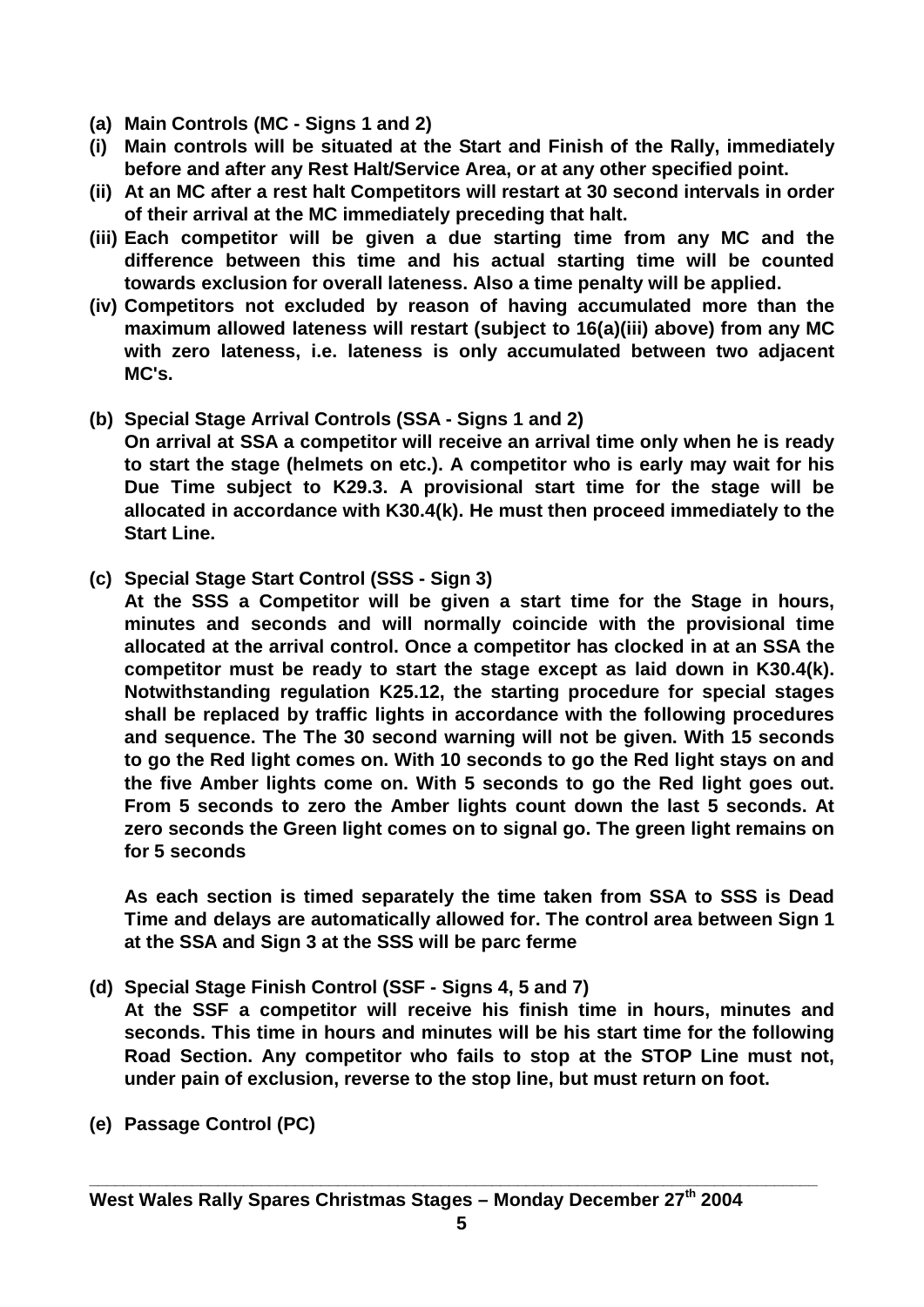**At certain points indicated in the Road Book the organisers may establish PCs in order to collect Time Cards from competitors or for other purposes. There will be no official times recorded at these controls, but a competitor failing to provide the necessary documents at any PC will be deemed not to have visited that control.**

**It is a competitor's responsibility to ensure that his times are correctly recorded and handed in when and where instructed. Once a time has been accepted by a Competitor NO FURTHER CLAIMS WILL BE ENTERTAINED. Any adjustment caused by a Timekeeper's error MUST be made at the Control in question.**

**Caution boards may be used to give advanced warning of hazards and will be sited in accordance with K28.9.**

### **18. PENALTIES**

**Competitors will start with zero marks. Classification for the order of merit will be by reference to total marks lost, the winner being the competitor with the least total penalty.**

**Penalties will be as K31 except:**

**1) Not complying with a requirement of the Road Book or these SR's for which no other penalty is specified - 5 minutes**

**The following offences will carry a penalty of Exclusion from results:**

- **2) Not reporting at or not providing proof of visiting a control or check**
- **3) Servicing contrary to SR14**
- **4) Contravention of K9, 35.4, 25.1, 25.3, 25.3.1, 25.3.2, 25.8, 25.9.1, 25.9.2.**
- **5) Accumulated lateness (in excess of target time) between any two adjacent Main Controls of more than 5 minutes**

**To be classified as a finisher a car with its crew must complete the course without incurring the penalty of exclusion and hand in a completed damage declaration form with the final time card.**

#### **19 G.R. MODIFICATION**

**K9.1.3 - Either crew member may drive during the competition subject to both crew members holding licences to permit that person to drive.**

**K35.1 - See SR 17.**

**K30.4 (e) - Reduced to 5 minutes.**

**K29.1 - Controls will close 5 minutes after due time of arrival of last car**

#### **20. TYRES**

**All tyres used in Special Stage rallies shall comply with R2.**

### **21. DAMAGE DECLARATION**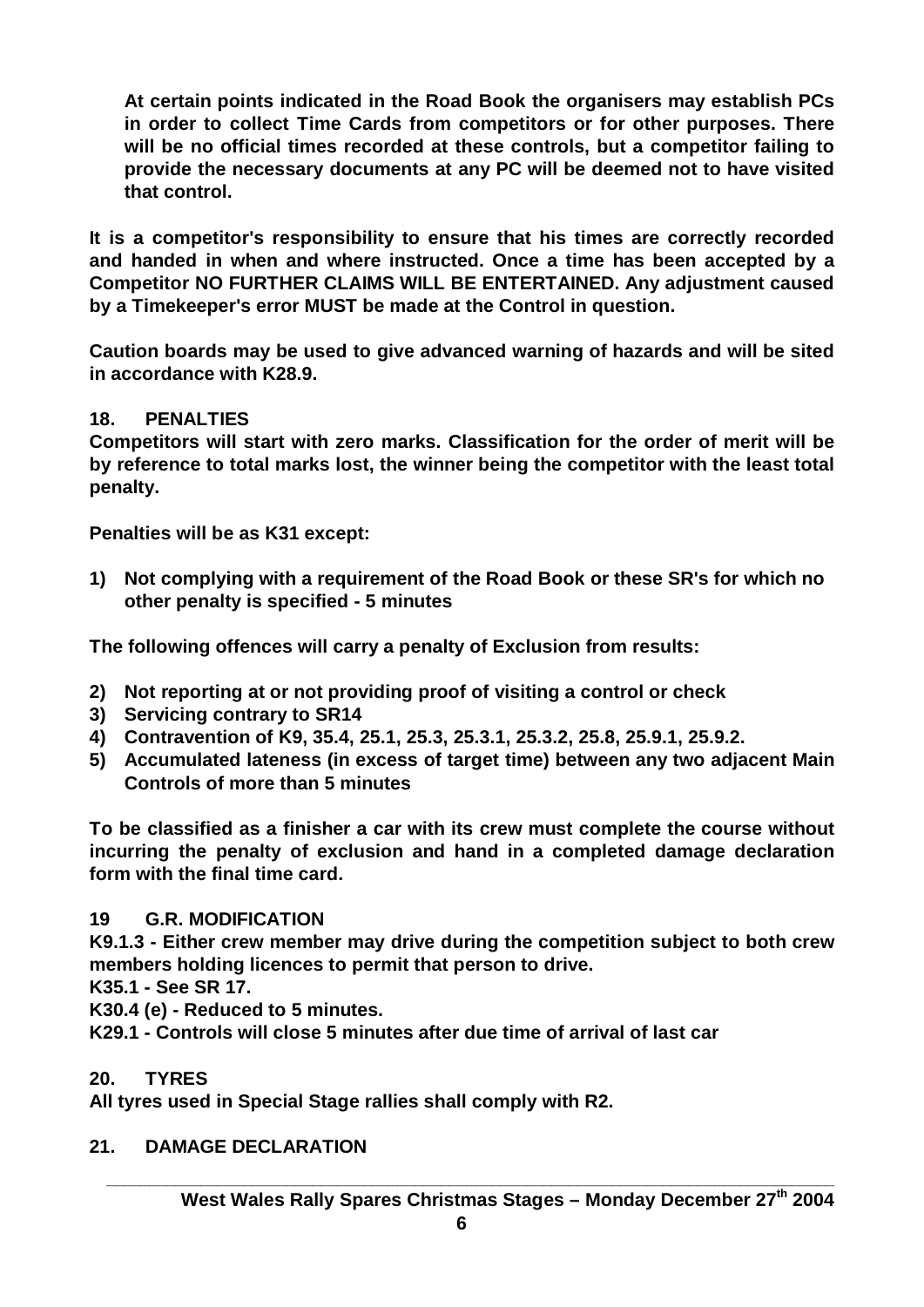**Competitors will be required to complete and sign a report declaring that they have not been involved in any incident resulting in damage to private property or injury to persons or animals or alternatively giving details of any such incident where damage or injury has occurred. Any information given will not incur a penalty but failure to hand in a duly completed form will be penalised by exclusion (K35.4).**

**Competitors who do not report at the finish are required to forward the report to the Secretary within 72 hours of the event, unless they have been involved in an incident in which case details must be given to the organisers the same day. Competitors who fail to reply will be penalised by a fine of £100.00 (K35.4.1).**

### **22. JUDGES OF FACT AND DRIVING STANDARDS OBSERVERS**

**Judges of Fact and Driving Standards Observers may be appointed by the organisers and will be on duty to observe and report upon any competitor considered to be in contravention of the regulations for the event in accordance with C11, C13, K24.2.11 and 12. Details of Judges of Fact will be displayed at signing-on.**

### **23. DRIVING ON THE RACE CIRCUIT WITH DEFLATED TYRES ETC**

**Under the conditions our contract of hire for the venue with B.A.R.C. Pembrey Ltd no competitor with a deflated tyre or mechanical problems likely to cause damage to the race circuit is to enter any part of the circuit forming part of a Special Stage. Any competitor who breaches this condition may be reported to the Stewards of the Meeting who may impose a penalty of exclusion from the event.**

**The Red Flag procedure as K24.2.7(b) will apply on all stages. All competition will cease on appearance of red flags and competitors should stop at the side of the road or track. They must not proceed until advised to do so by an official of the event.**

# **24. PROCEDURE ON ENCOUNTERING A MAJOR ACCIDENT**

**Competitors are reminded of revised regulation K25.5 applicable from 1st July 2004: "Competitors must carry an A4 size white board with a red SOS on one side and OK on the other. In the case of an accident where urgent medical attention is required, where possible the red 'SOS' sign should be immediately displayed to the following cars and to any helicopter attempting to assist. Any crew which has the red 'SOS' sign displayed to them or sees a car which has sustained a major accident where both crew members are seen inside the car but is not displaying the red 'SOS' sign, shall immediately and without exception stop to render assistance. All following cars shall also stop. The second car at the scene shall proceed to inform the next radio point. Subsequent cars shall leave a clear route for emergency vehicles. Any crew which is able to but fails to comply with the rule will be reported to the Clerk of the Course who may impose penalties. In the case of an accident where medical intervention is not required, the 'OK' sign must be clearly shown by a crew member to the following vehicles and to any helicopter attempting to assist. If the crew leave the vehicle, the 'OK' sign must be displayed so that it is clearly visible to other competitors. Each competing car must carry a red reflective triangle which, in the event of the car stopping in a special stage, must be placed in a conspicuous**